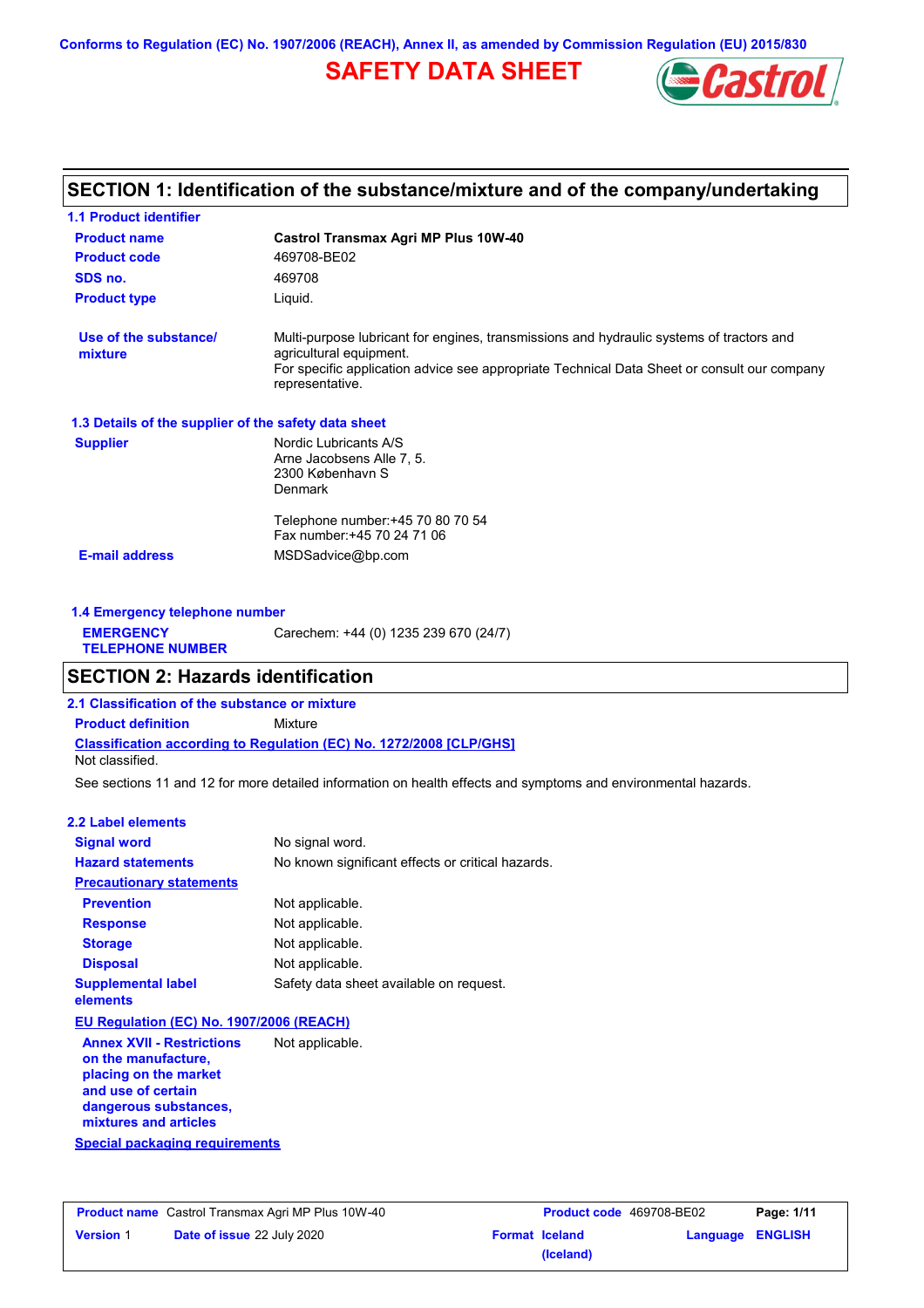### **Conforms to Regulation (EC) No. 1907/2006 (REACH), Annex II, as amended by Commission Regulation (EU) 2015/830**

# **SECTION 2: Hazards identification**

| <b>Containers to be fitted</b><br>with child-resistant<br>fastenings                                                     | Not applicable.                                                                                                                                                                                                                                                                                                                                                                                                                                                                                                                                                                                                                               |
|--------------------------------------------------------------------------------------------------------------------------|-----------------------------------------------------------------------------------------------------------------------------------------------------------------------------------------------------------------------------------------------------------------------------------------------------------------------------------------------------------------------------------------------------------------------------------------------------------------------------------------------------------------------------------------------------------------------------------------------------------------------------------------------|
| <b>Tactile warning of danger</b>                                                                                         | Not applicable.                                                                                                                                                                                                                                                                                                                                                                                                                                                                                                                                                                                                                               |
| 2.3 Other hazards                                                                                                        |                                                                                                                                                                                                                                                                                                                                                                                                                                                                                                                                                                                                                                               |
| <b>Results of PBT and vPvB</b><br>assessment                                                                             | Product does not meet the criteria for PBT or vPvB according to Regulation (EC) No. 1907/2006,<br>Annex XIII                                                                                                                                                                                                                                                                                                                                                                                                                                                                                                                                  |
| <b>Product meets the criteria</b><br>for PBT or vPvB according<br>to Regulation (EC) No.<br><b>1907/2006, Annex XIII</b> | This mixture does not contain any substances that are assessed to be a PBT or a vPvB.                                                                                                                                                                                                                                                                                                                                                                                                                                                                                                                                                         |
| Other hazards which do<br>not result in classification                                                                   | Defatting to the skin.<br><b>USED ENGINE OILS</b><br>Used engine oil may contain hazardous components which have the potential to cause skin<br>cancer.<br>See Toxicological Information, section 11 of this Safety Data Sheet.<br>Note: High Pressure Applications<br>Injections through the skin resulting from contact with the product at high pressure constitute a<br>major medical emergency.<br>See 'Notes to physician' under First-Aid Measures, Section 4 of this Safety Data Sheet.<br>Experimental data on one or more of the components has been used to determine all or part of<br>the hazard classification of this product. |

### **SECTION 3: Composition/information on ingredients**

#### **3.2 Mixtures**

Highly refined base oil (IP 346 DMSO extract < 3%). Proprietary performance additives. Mixture **Product definition**

| <b>Product/ingredient</b><br>name                                                                    | <b>Identifiers</b>                                                                   | $\frac{9}{6}$ | <b>Regulation (EC) No.</b><br>1272/2008 [CLP]                      | <b>Type</b> |
|------------------------------------------------------------------------------------------------------|--------------------------------------------------------------------------------------|---------------|--------------------------------------------------------------------|-------------|
| Distillates (petroleum), hydrotreated<br>heavy paraffinic                                            | REACH #: 01-2119484627-25<br>EC: 265-157-1<br>CAS: 64742-54-7<br>Index: 649-467-00-8 | ≥50 - ≤75     | Not classified.                                                    | [6]         |
| Distillates (petroleum), hydrotreated<br>heavy paraffinic                                            | REACH #: 01-2119484627-25<br>EC: 265-157-1<br>CAS: 64742-54-7<br>Index: 649-467-00-8 | ≥10 - ≤25     | Asp. Tox. 1, H304                                                  | $[1]$       |
| Distillates (petroleum), solvent-<br>dewaxed heavy paraffinic                                        | REACH #: 01-2119471299-27<br>EC: 265-169-7<br>CAS: 64742-65-0<br>Index: 649-474-00-6 | ≤10           | Not classified.                                                    | [6]         |
| Distillates (petroleum), solvent-<br>dewaxed heavy paraffinic                                        | REACH #: 01-2119471299-27<br>EC: 265-169-7<br>CAS: 64742-65-0<br>Index: 649-474-00-6 | ו≥ ≤          | Asp. Tox. 1, H304                                                  | $[1]$       |
| Phosphorodithioic acid, mixed O,O-<br>bis(2-ethylhexyl and iso-Bu and iso-<br>Pr) esters, zinc salts | REACH #: 01-2119521201-61<br>EC: 288-917-4<br>CAS: 85940-28-9                        | ≤3            | Skin Irrit. 2, H315<br>Eye Dam. 1, H318<br>Aquatic Chronic 2, H411 | $[1]$       |

**See Section 16 for the full text of the H statements declared above.**

### **Type**

[1] Substance classified with a health or environmental hazard

[2] Substance with a workplace exposure limit

[3] Substance meets the criteria for PBT according to Regulation (EC) No. 1907/2006, Annex XIII

[4] Substance meets the criteria for vPvB according to Regulation (EC) No. 1907/2006, Annex XIII

[5] Substance of equivalent concern

[6] Additional disclosure due to company policy

Occupational exposure limits, if available, are listed in Section 8.

| <b>Product name</b> Castrol Transmax Agri MP Plus 10W-40 |                                   | <b>Product code</b> 469708-BE02 |                       | Page: 2/11              |  |
|----------------------------------------------------------|-----------------------------------|---------------------------------|-----------------------|-------------------------|--|
| <b>Version 1</b>                                         | <b>Date of issue 22 July 2020</b> |                                 | <b>Format Iceland</b> | <b>Language ENGLISH</b> |  |
|                                                          |                                   |                                 | (Iceland)             |                         |  |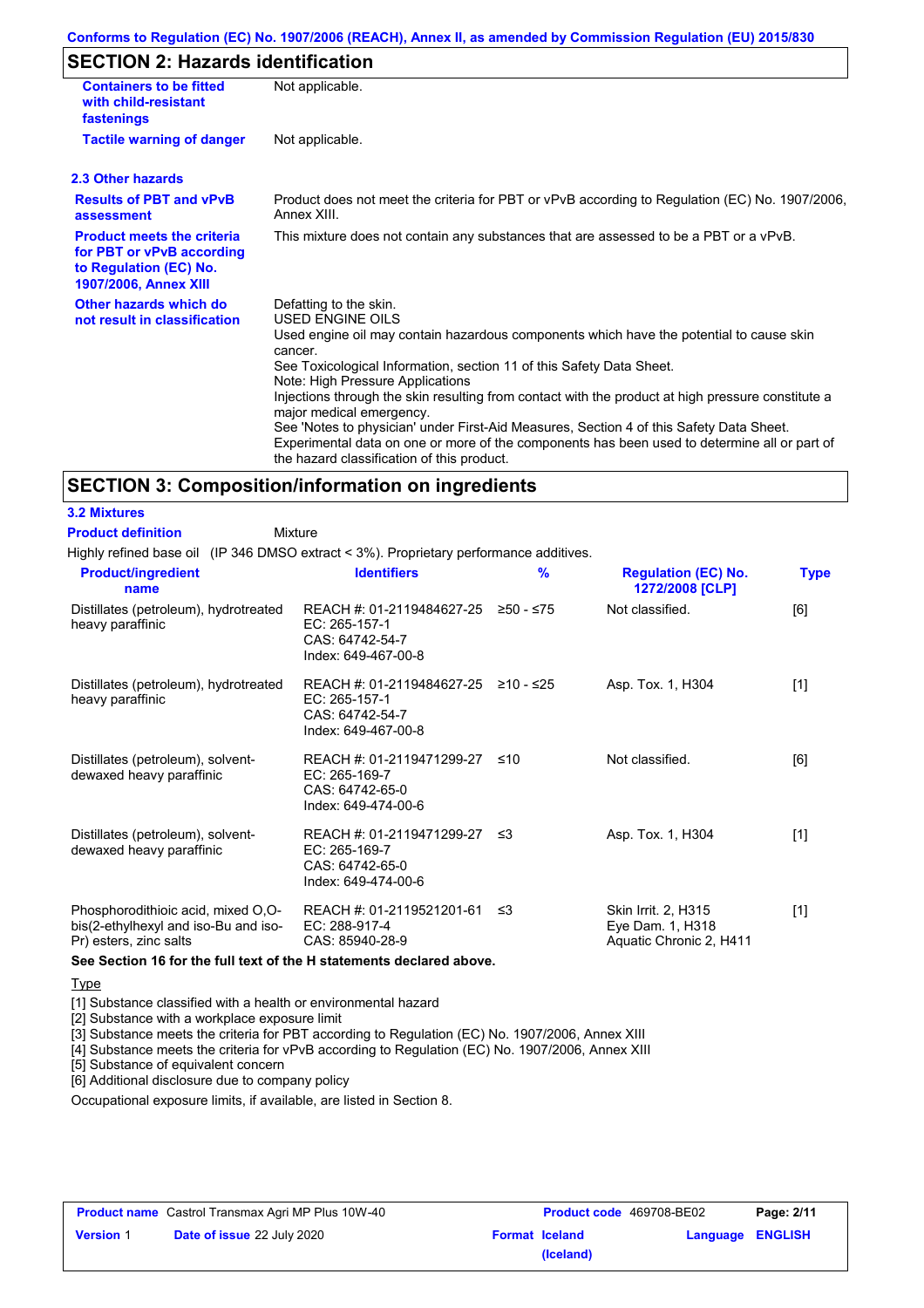## **SECTION 4: First aid measures**

#### Do not induce vomiting unless directed to do so by medical personnel. Get medical attention if symptoms occur. In case of contact, immediately flush eyes with plenty of water for at least 15 minutes. Eyelids should be held away from the eyeball to ensure thorough rinsing. Check for and remove any contact lenses. Get medical attention. **4.1 Description of first aid measures** If inhaled, remove to fresh air. Get medical attention if symptoms occur. **Ingestion Inhalation Eye contact Protection of first-aiders** No action shall be taken involving any personal risk or without suitable training. It may be dangerous to the person providing aid to give mouth-to-mouth resuscitation. **Skin contact** Wash skin thoroughly with soap and water or use recognised skin cleanser. Remove contaminated clothing and shoes. Wash clothing before reuse. Clean shoes thoroughly before reuse. Get medical attention if irritation develops.

### **4.2 Most important symptoms and effects, both acute and delayed**

See Section 11 for more detailed information on health effects and symptoms.

along tissue planes.

| <b>Potential acute health effects</b> |                                                                                                                   |
|---------------------------------------|-------------------------------------------------------------------------------------------------------------------|
| <b>Inhalation</b>                     | Vapour inhalation under ambient conditions is not normally a problem due to low vapour<br>pressure.               |
| <b>Ingestion</b>                      | No known significant effects or critical hazards.                                                                 |
| <b>Skin contact</b>                   | Defatting to the skin. May cause skin dryness and irritation.                                                     |
| <b>Eye contact</b>                    | Not classified as an eye irritant. Based on data available for this or related materials.                         |
|                                       | Delayed and immediate effects as well as chronic effects from short and long-term exposure                        |
| <b>Inhalation</b>                     | Overexposure to the inhalation of airborne droplets or aerosols may cause irritation of the<br>respiratory tract. |
| <b>Ingestion</b>                      | Ingestion of large quantities may cause nausea and diarrhoea.                                                     |
| <b>Skin contact</b>                   | Prolonged or repeated contact can defat the skin and lead to irritation and/or dermatitis.                        |
| Eye contact                           | Potential risk of transient stinging or redness if accidental eye contact occurs.                                 |
|                                       | 4.3 Indication of any immediate medical attention and special treatment needed                                    |
| Notes to physician                    | Treatment should in general be symptomatic and directed to relieving any effects                                  |

#### **es to physician** Treatment should in general be symptomatic and directed to relieving any effects. Note: High Pressure Applications Injections through the skin resulting from contact with the product at high pressure constitute a major medical emergency. Injuries may not appear serious at first but within a few hours tissue becomes swollen, discoloured and extremely painful with extensive subcutaneous necrosis. Surgical exploration should be undertaken without delay. Thorough and extensive debridement of the wound and underlying tissue is necessary to minimise tissue loss and prevent or limit

# **SECTION 5: Firefighting measures**

| 5.1 Extinguishing media                                   |                                                                                                                                                                                                                                                                                                                                                                   |  |  |
|-----------------------------------------------------------|-------------------------------------------------------------------------------------------------------------------------------------------------------------------------------------------------------------------------------------------------------------------------------------------------------------------------------------------------------------------|--|--|
| <b>Suitable extinguishing</b><br>media                    | In case of fire, use foam, dry chemical or carbon dioxide extinguisher or spray.                                                                                                                                                                                                                                                                                  |  |  |
| <b>Unsuitable extinguishing</b><br>media                  | Do not use water jet. The use of a water jet may cause the fire to spread by splashing the<br>burning product.                                                                                                                                                                                                                                                    |  |  |
| 5.2 Special hazards arising from the substance or mixture |                                                                                                                                                                                                                                                                                                                                                                   |  |  |
| <b>Hazards from the</b><br>substance or mixture           | In a fire or if heated, a pressure increase will occur and the container may burst.                                                                                                                                                                                                                                                                               |  |  |
| <b>Hazardous combustion</b><br>products                   | Combustion products may include the following:<br>carbon oxides (CO, CO <sub>2</sub> ) (carbon monoxide, carbon dioxide)                                                                                                                                                                                                                                          |  |  |
| 5.3 Advice for firefighters                               |                                                                                                                                                                                                                                                                                                                                                                   |  |  |
| <b>Special precautions for</b><br>fire-fighters           | No action shall be taken involving any personal risk or without suitable training. Promptly<br>isolate the scene by removing all persons from the vicinity of the incident if there is a fire.                                                                                                                                                                    |  |  |
| <b>Special protective</b><br>equipment for fire-fighters  | Fire-fighters should wear appropriate protective equipment and self-contained breathing<br>apparatus (SCBA) with a full face-piece operated in positive pressure mode. Clothing for fire-<br>fighters (including helmets, protective boots and gloves) conforming to European standard EN<br>469 will provide a basic level of protection for chemical incidents. |  |  |

permanent damage. Note that high pressure may force the product considerable distances

| <b>Product name</b> Castrol Transmax Agri MP Plus 10W-40 |                                   | Product code 469708-BE02 |                       | Page: 3/11       |  |
|----------------------------------------------------------|-----------------------------------|--------------------------|-----------------------|------------------|--|
| <b>Version 1</b>                                         | <b>Date of issue 22 July 2020</b> |                          | <b>Format Iceland</b> | Language ENGLISH |  |
|                                                          |                                   |                          | (Iceland)             |                  |  |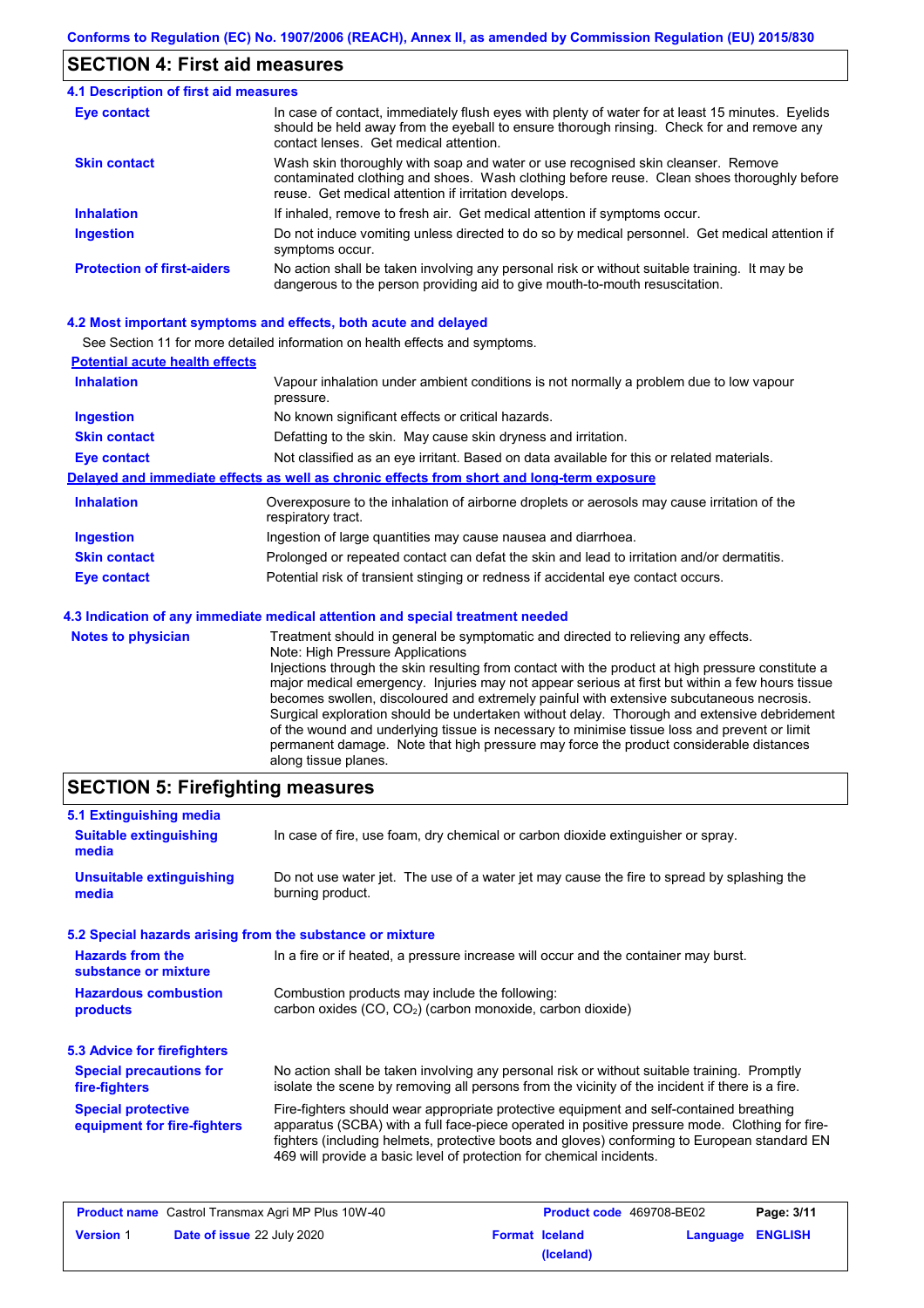# **SECTION 6: Accidental release measures**

|                                                          | 6.1 Personal precautions, protective equipment and emergency procedures                                                                                                                                                                                                                                                                                                                        |
|----------------------------------------------------------|------------------------------------------------------------------------------------------------------------------------------------------------------------------------------------------------------------------------------------------------------------------------------------------------------------------------------------------------------------------------------------------------|
| For non-emergency<br>personnel                           | No action shall be taken involving any personal risk or without suitable training. Evacuate<br>surrounding areas. Keep unnecessary and unprotected personnel from entering. Do not touch<br>or walk through spilt material. Floors may be slippery; use care to avoid falling. Put on<br>appropriate personal protective equipment.                                                            |
| For emergency responders                                 | Entry into a confined space or poorly ventilated area contaminated with vapour, mist or fume is<br>extremely hazardous without the correct respiratory protective equipment and a safe system of<br>work. Wear self-contained breathing apparatus. Wear a suitable chemical protective suit.<br>Chemical resistant boots. See also the information in "For non-emergency personnel".           |
| <b>6.2 Environmental</b><br>precautions                  | Avoid dispersal of spilt material and runoff and contact with soil, waterways, drains and sewers.<br>Inform the relevant authorities if the product has caused environmental pollution (sewers,<br>waterways, soil or air).                                                                                                                                                                    |
| 6.3 Methods and material for containment and cleaning up |                                                                                                                                                                                                                                                                                                                                                                                                |
| <b>Small spill</b>                                       | Stop leak if without risk. Move containers from spill area. Absorb with an inert material and<br>place in an appropriate waste disposal container. Dispose of via a licensed waste disposal<br>contractor.                                                                                                                                                                                     |
| <b>Large spill</b>                                       | Stop leak if without risk. Move containers from spill area. Prevent entry into sewers, water<br>courses, basements or confined areas. Contain and collect spillage with non-combustible,<br>absorbent material e.g. sand, earth, vermiculite or diatomaceous earth and place in container<br>for disposal according to local regulations. Dispose of via a licensed waste disposal contractor. |
| 6.4 Reference to other<br><b>sections</b>                | See Section 1 for emergency contact information.<br>See Section 5 for firefighting measures.<br>See Section 8 for information on appropriate personal protective equipment.<br>See Section 12 for environmental precautions.<br>See Section 13 for additional waste treatment information.                                                                                                     |

# **SECTION 7: Handling and storage**

# **7.1 Precautions for safe handling**

| <b>Protective measures</b>                                                           | Put on appropriate personal protective equipment.                                                                                                                                                                                                                                                                                                                                                                                                                                        |
|--------------------------------------------------------------------------------------|------------------------------------------------------------------------------------------------------------------------------------------------------------------------------------------------------------------------------------------------------------------------------------------------------------------------------------------------------------------------------------------------------------------------------------------------------------------------------------------|
| <b>Advice on general</b><br>occupational hygiene                                     | Eating, drinking and smoking should be prohibited in areas where this material is handled.<br>stored and processed. Wash thoroughly after handling. Remove contaminated clothing and<br>protective equipment before entering eating areas. See also Section 8 for additional<br>information on hygiene measures.                                                                                                                                                                         |
| <b>7.2 Conditions for safe</b><br>storage, including any<br><i>incompatibilities</i> | Store in accordance with local regulations. Store in a dry, cool and well-ventilated area, away<br>from incompatible materials (see Section 10). Keep away from heat and direct sunlight. Keep<br>container tightly closed and sealed until ready for use. Containers that have been opened must<br>be carefully resealed and kept upright to prevent leakage. Store and use only in equipment/<br>containers designed for use with this product. Do not store in unlabelled containers. |
| <b>Not suitable</b>                                                                  | Prolonged exposure to elevated temperature.                                                                                                                                                                                                                                                                                                                                                                                                                                              |

# **SECTION 8: Exposure controls/personal protection**

## **8.1 Control parameters**

| <b>Occupational exposure limits</b>                          |                                                                                                                                        |
|--------------------------------------------------------------|----------------------------------------------------------------------------------------------------------------------------------------|
| <b>Product/ingredient name</b>                               | <b>Exposure limit values</b>                                                                                                           |
| Distillates (petroleum), hydrotreated heavy paraffinic       | Minsitry of Welfare, List of Exposure Limits (Iceland).<br>TWA: 1 mg/m <sup>3</sup> 8 hours. Issued/Revised: 4/2009 Form: particulates |
| Distillates (petroleum), hydrotreated heavy paraffinic       | Minsitry of Welfare, List of Exposure Limits (Iceland).<br>TWA: 1 mg/m <sup>3</sup> 8 hours. Issued/Revised: 4/2009 Form: particulates |
| Distillates (petroleum), solvent-dewaxed heavy               | Minsitry of Welfare, List of Exposure Limits (Iceland).                                                                                |
| paraffinic                                                   | TWA: 1 mg/m <sup>3</sup> 8 hours. Issued/Revised: 4/2009 Form: particulates                                                            |
| Distillates (petroleum), solvent-dewaxed heavy<br>paraffinic | Minsitry of Welfare, List of Exposure Limits (Iceland).                                                                                |
|                                                              | TWA: 1 mg/m <sup>3</sup> 8 hours. Issued/Revised: 4/2009 Form: particulates                                                            |
|                                                              | Whilst specific OELs for certain components may be shown in this section, other components may be present in any mist.                 |

Whilst specific OELs for certain components may be shown in this section, other components may be present in any mist, vapour or dust produced. Therefore, the specific OELs may not be applicable to the product as a whole and are provided for guidance only.

| <b>Product name</b> Castrol Transmax Agri MP Plus 10W-40                       |  | <b>Product code</b> 469708-BE02 |                  | Page: 4/11 |  |
|--------------------------------------------------------------------------------|--|---------------------------------|------------------|------------|--|
| <b>Date of issue 22 July 2020</b><br><b>Version 1</b><br><b>Format Iceland</b> |  |                                 | Language ENGLISH |            |  |
|                                                                                |  |                                 | (Iceland)        |            |  |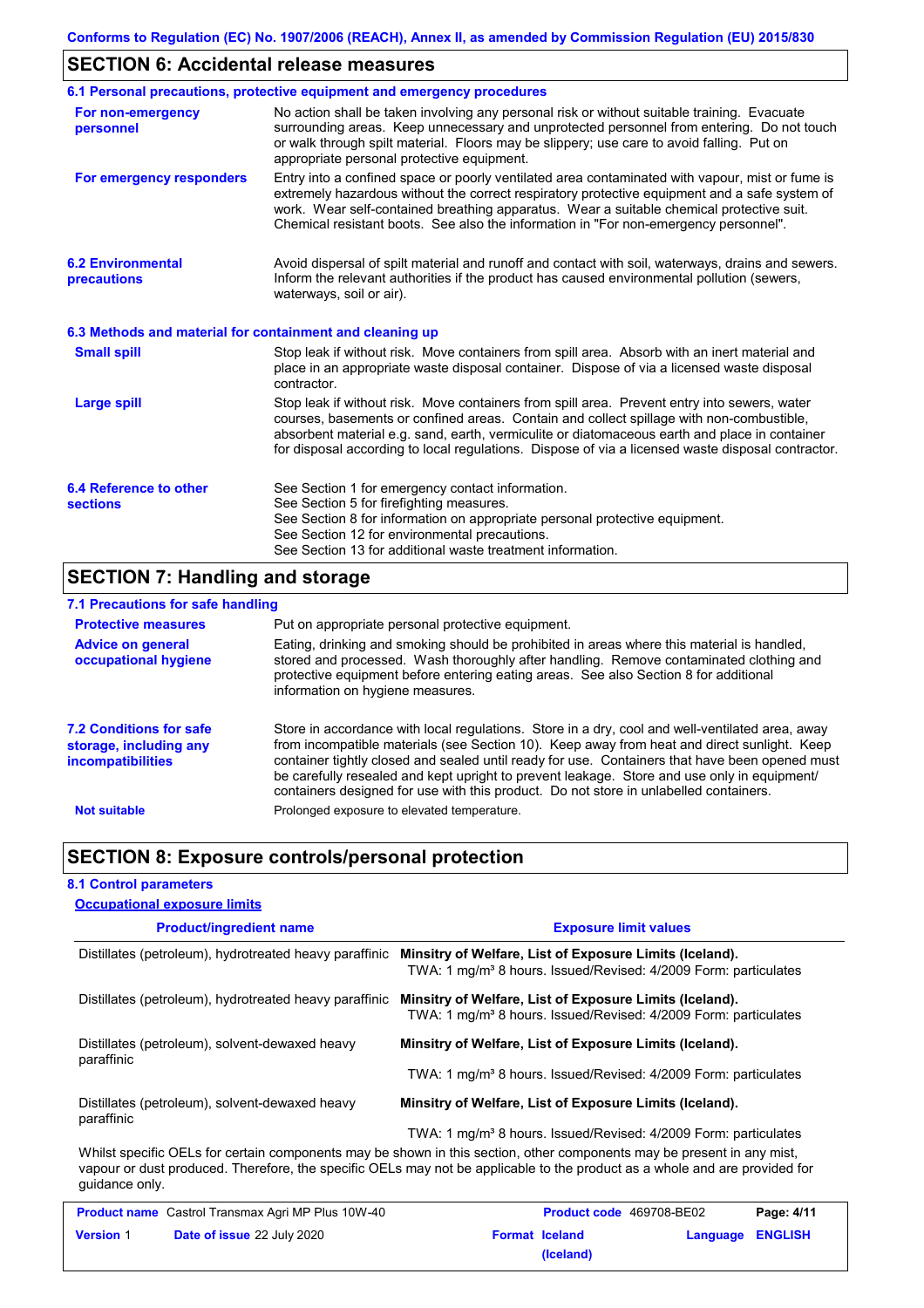# **SECTION 8: Exposure controls/personal protection**

| <b>Recommended monitoring</b><br>procedures                    | If this product contains ingredients with exposure limits, personal, workplace atmosphere or<br>biological monitoring may be required to determine the effectiveness of the ventilation or other<br>control measures and/or the necessity to use respiratory protective equipment. Reference<br>should be made to monitoring standards, such as the following: European Standard EN 689<br>(Workplace atmospheres - Guidance for the assessment of exposure by inhalation to chemical<br>agents for comparison with limit values and measurement strategy) European Standard EN<br>14042 (Workplace atmospheres - Guide for the application and use of procedures for the<br>assessment of exposure to chemical and biological agents) European Standard EN 482<br>(Workplace atmospheres - General requirements for the performance of procedures for the<br>measurement of chemical agents) Reference to national guidance documents for methods for<br>the determination of hazardous substances will also be required. |
|----------------------------------------------------------------|----------------------------------------------------------------------------------------------------------------------------------------------------------------------------------------------------------------------------------------------------------------------------------------------------------------------------------------------------------------------------------------------------------------------------------------------------------------------------------------------------------------------------------------------------------------------------------------------------------------------------------------------------------------------------------------------------------------------------------------------------------------------------------------------------------------------------------------------------------------------------------------------------------------------------------------------------------------------------------------------------------------------------|
| <b>Derived No Effect Level</b>                                 |                                                                                                                                                                                                                                                                                                                                                                                                                                                                                                                                                                                                                                                                                                                                                                                                                                                                                                                                                                                                                            |
| No DNELs/DMELs available.                                      |                                                                                                                                                                                                                                                                                                                                                                                                                                                                                                                                                                                                                                                                                                                                                                                                                                                                                                                                                                                                                            |
| <b>Predicted No Effect Concentration</b><br>No PNECs available |                                                                                                                                                                                                                                                                                                                                                                                                                                                                                                                                                                                                                                                                                                                                                                                                                                                                                                                                                                                                                            |
| <b>8.2 Exposure controls</b>                                   |                                                                                                                                                                                                                                                                                                                                                                                                                                                                                                                                                                                                                                                                                                                                                                                                                                                                                                                                                                                                                            |
| <b>Appropriate engineering</b><br>controls                     | Provide exhaust ventilation or other engineering controls to keep the relevant airborne<br>concentrations below their respective occupational exposure limits.<br>All activities involving chemicals should be assessed for their risks to health, to ensure<br>exposures are adequately controlled. Personal protective equipment should only be considered<br>after other forms of control measures (e.g. engineering controls) have been suitably evaluated.<br>Personal protective equipment should conform to appropriate standards, be suitable for use, be<br>kept in good condition and properly maintained.<br>Your supplier of personal protective equipment should be consulted for advice on selection and<br>appropriate standards. For further information contact your national organisation for standards.<br>The final choice of protective equipment will depend upon a risk assessment. It is important to<br>ensure that all items of personal protective equipment are compatible.                    |
| <b>Individual protection measures</b>                          |                                                                                                                                                                                                                                                                                                                                                                                                                                                                                                                                                                                                                                                                                                                                                                                                                                                                                                                                                                                                                            |
| <b>Hygiene measures</b>                                        | Wash hands, forearms and face thoroughly after handling chemical products, before eating,<br>smoking and using the lavatory and at the end of the working period. Ensure that eyewash<br>stations and safety showers are close to the workstation location.                                                                                                                                                                                                                                                                                                                                                                                                                                                                                                                                                                                                                                                                                                                                                                |
| <b>Respiratory protection</b>                                  | In case of insufficient ventilation, wear suitable respiratory equipment.<br>The correct choice of respiratory protection depends upon the chemicals being handled, the<br>conditions of work and use, and the condition of the respiratory equipment. Safety procedures<br>should be developed for each intended application. Respiratory protection equipment should<br>therefore be chosen in consultation with the supplier/manufacturer and with a full assessment<br>of the working conditions.                                                                                                                                                                                                                                                                                                                                                                                                                                                                                                                      |
| <b>Eye/face protection</b>                                     | Safety glasses with side shields.                                                                                                                                                                                                                                                                                                                                                                                                                                                                                                                                                                                                                                                                                                                                                                                                                                                                                                                                                                                          |
| <b>Skin protection</b>                                         |                                                                                                                                                                                                                                                                                                                                                                                                                                                                                                                                                                                                                                                                                                                                                                                                                                                                                                                                                                                                                            |
| <b>Hand protection</b>                                         | <b>General Information:</b>                                                                                                                                                                                                                                                                                                                                                                                                                                                                                                                                                                                                                                                                                                                                                                                                                                                                                                                                                                                                |
|                                                                | Because specific work environments and material handling practices vary, safety procedures<br>should be developed for each intended application. The correct choice of protective gloves<br>depends upon the chemicals being handled, and the conditions of work and use. Most gloves<br>provide protection for only a limited time before they must be discarded and replaced (even the<br>best chemically resistant gloves will break down after repeated chemical exposures).                                                                                                                                                                                                                                                                                                                                                                                                                                                                                                                                           |
|                                                                | Gloves should be chosen in consultation with the supplier / manufacturer and taking account of<br>a full assessment of the working conditions.                                                                                                                                                                                                                                                                                                                                                                                                                                                                                                                                                                                                                                                                                                                                                                                                                                                                             |
|                                                                | Recommended: Nitrile gloves.<br><b>Breakthrough time:</b>                                                                                                                                                                                                                                                                                                                                                                                                                                                                                                                                                                                                                                                                                                                                                                                                                                                                                                                                                                  |
|                                                                | Breakthrough time data are generated by glove manufacturers under laboratory test conditions<br>and represent how long a glove can be expected to provide effective permeation resistance. It<br>is important when following breakthrough time recommendations that actual workplace<br>conditions are taken into account. Always consult with your glove supplier for up-to-date<br>technical information on breakthrough times for the recommended glove type.<br>Our recommendations on the selection of gloves are as follows:                                                                                                                                                                                                                                                                                                                                                                                                                                                                                         |
|                                                                | Continuous contact:                                                                                                                                                                                                                                                                                                                                                                                                                                                                                                                                                                                                                                                                                                                                                                                                                                                                                                                                                                                                        |
|                                                                | Gloves with a minimum breakthrough time of 240 minutes, or >480 minutes if suitable gloves<br>can be obtained.<br>If suitable gloves are not available to offer that level of protection, gloves with shorter<br>breakthrough times may be acceptable as long as appropriate glove maintenance and                                                                                                                                                                                                                                                                                                                                                                                                                                                                                                                                                                                                                                                                                                                         |
| Product name Castrol Transmax Agri MP Plus 10W-40              | Product code 469708-BE02<br>Page: 5/11                                                                                                                                                                                                                                                                                                                                                                                                                                                                                                                                                                                                                                                                                                                                                                                                                                                                                                                                                                                     |
| <b>Version 1</b><br>Date of issue 22 July 2020                 | <b>Format Iceland</b><br>Language ENGLISH<br>(Iceland)                                                                                                                                                                                                                                                                                                                                                                                                                                                                                                                                                                                                                                                                                                                                                                                                                                                                                                                                                                     |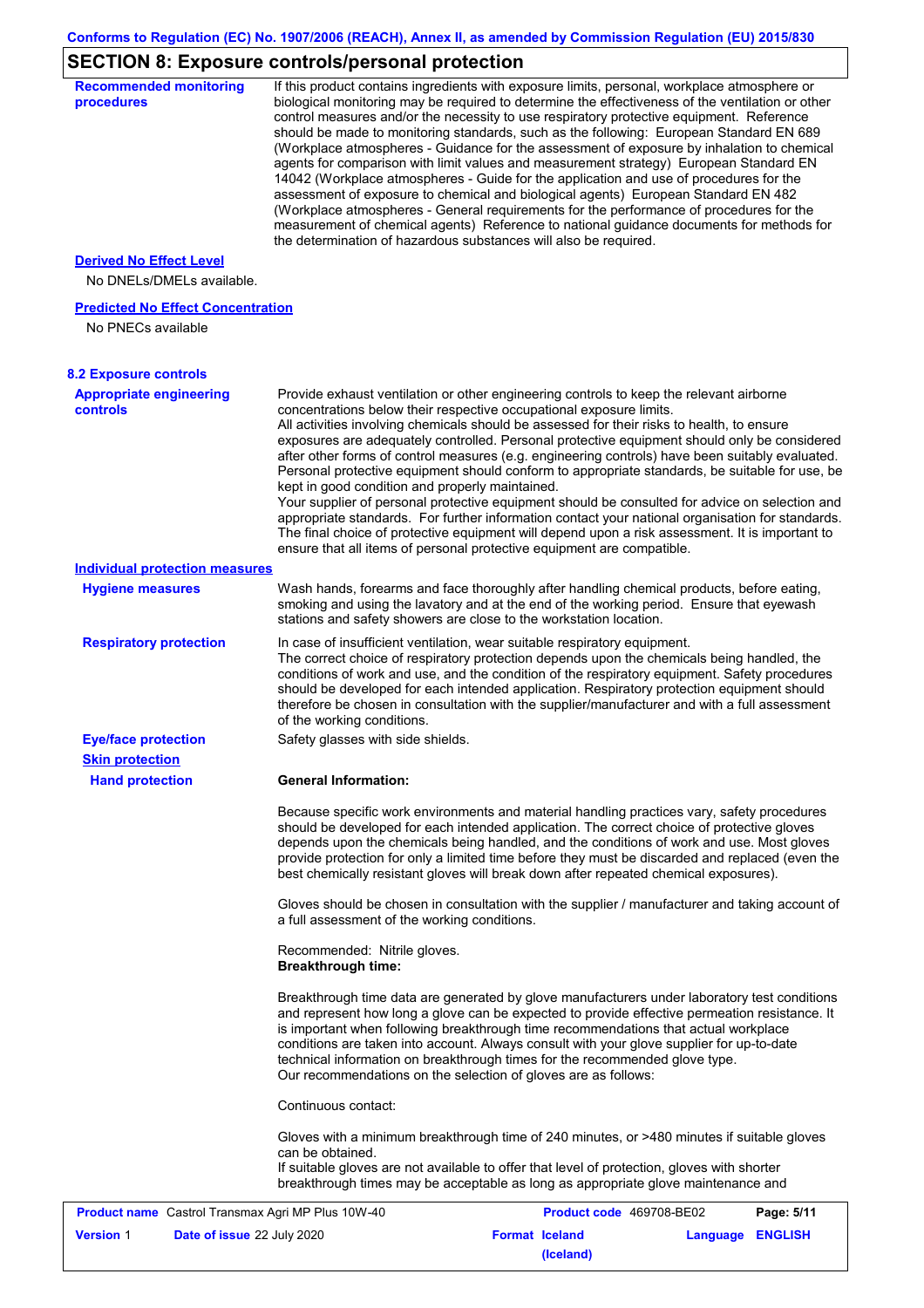# **SECTION 8: Exposure controls/personal protection**

replacement regimes are determined and adhered to.

Short-term / splash protection:

|                                           | Recommended breakthrough times as above.<br>It is recognised that for short-term, transient exposures, gloves with shorter breakthrough times<br>may commonly be used. Therefore, appropriate maintenance and replacement regimes must<br>be determined and rigorously followed.                                                                                                                                                                                                                                                                                                                                                                                                      |
|-------------------------------------------|---------------------------------------------------------------------------------------------------------------------------------------------------------------------------------------------------------------------------------------------------------------------------------------------------------------------------------------------------------------------------------------------------------------------------------------------------------------------------------------------------------------------------------------------------------------------------------------------------------------------------------------------------------------------------------------|
|                                           | <b>Glove Thickness:</b>                                                                                                                                                                                                                                                                                                                                                                                                                                                                                                                                                                                                                                                               |
|                                           | For general applications, we recommend gloves with a thickness typically greater than 0.35 mm.                                                                                                                                                                                                                                                                                                                                                                                                                                                                                                                                                                                        |
|                                           | It should be emphasised that glove thickness is not necessarily a good predictor of glove<br>resistance to a specific chemical, as the permeation efficiency of the glove will be dependent<br>on the exact composition of the glove material. Therefore, glove selection should also be based<br>on consideration of the task requirements and knowledge of breakthrough times.<br>Glove thickness may also vary depending on the glove manufacturer, the glove type and the<br>glove model. Therefore, the manufacturers' technical data should always be taken into account<br>to ensure selection of the most appropriate glove for the task.                                     |
|                                           | Note: Depending on the activity being conducted, gloves of varying thickness may be required<br>for specific tasks. For example:                                                                                                                                                                                                                                                                                                                                                                                                                                                                                                                                                      |
|                                           | • Thinner gloves (down to 0.1 mm or less) may be required where a high degree of manual<br>dexterity is needed. However, these gloves are only likely to give short duration protection and<br>would normally be just for single use applications, then disposed of.                                                                                                                                                                                                                                                                                                                                                                                                                  |
|                                           | • Thicker gloves (up to 3 mm or more) may be required where there is a mechanical (as well<br>as a chemical) risk i.e. where there is abrasion or puncture potential.                                                                                                                                                                                                                                                                                                                                                                                                                                                                                                                 |
| <b>Skin and body</b>                      | Use of protective clothing is good industrial practice.<br>Personal protective equipment for the body should be selected based on the task being<br>performed and the risks involved and should be approved by a specialist before handling this<br>product.<br>Cotton or polyester/cotton overalls will only provide protection against light superficial<br>contamination that will not soak through to the skin. Overalls should be laundered on a regular<br>basis. When the risk of skin exposure is high (e.g. when cleaning up spillages or if there is a<br>risk of splashing) then chemical resistant aprons and/or impervious chemical suits and boots<br>will be required. |
| <b>Refer to standards:</b>                | Respiratory protection: EN 529<br>Gloves: EN 420, EN 374<br>Eye protection: EN 166<br>Filtering half-mask: EN 149<br>Filtering half-mask with valve: EN 405<br>Half-mask: EN 140 plus filter<br>Full-face mask: EN 136 plus filter<br>Particulate filters: EN 143<br>Gas/combined filters: EN 14387                                                                                                                                                                                                                                                                                                                                                                                   |
| <b>Environmental exposure</b><br>controls | Emissions from ventilation or work process equipment should be checked to ensure they<br>comply with the requirements of environmental protection legislation. In some cases, fume<br>scrubbers, filters or engineering modifications to the process equipment will be necessary to<br>reduce emissions to acceptable levels.                                                                                                                                                                                                                                                                                                                                                         |
|                                           | <b>SECTION 9: Physical and chemical properties</b>                                                                                                                                                                                                                                                                                                                                                                                                                                                                                                                                                                                                                                    |

| <b>Version 1</b><br>Date of issue 22 July 2020           |                  | <b>Format Iceland</b> | (Iceland) | Language                 | <b>ENGLISH</b> |
|----------------------------------------------------------|------------------|-----------------------|-----------|--------------------------|----------------|
| <b>Product name</b> Castrol Transmax Agri MP Plus 10W-40 |                  |                       |           | Product code 469708-BE02 | Page: 6/11     |
| <b>Pour point</b>                                        | -45 $^{\circ}$ C |                       |           |                          |                |
| Initial boiling point and boiling<br>range               | Not available.   |                       |           |                          |                |
| <b>Melting point/freezing point</b>                      | Not available.   |                       |           |                          |                |
| pH                                                       | Not available.   |                       |           |                          |                |
| <b>Odour threshold</b>                                   | Not available.   |                       |           |                          |                |
| <b>Odour</b>                                             | Not available.   |                       |           |                          |                |
| <b>Colour</b>                                            | Amber. [Light]   |                       |           |                          |                |
| <b>Physical state</b>                                    | Liquid.          |                       |           |                          |                |
| <b>Appearance</b>                                        |                  |                       |           |                          |                |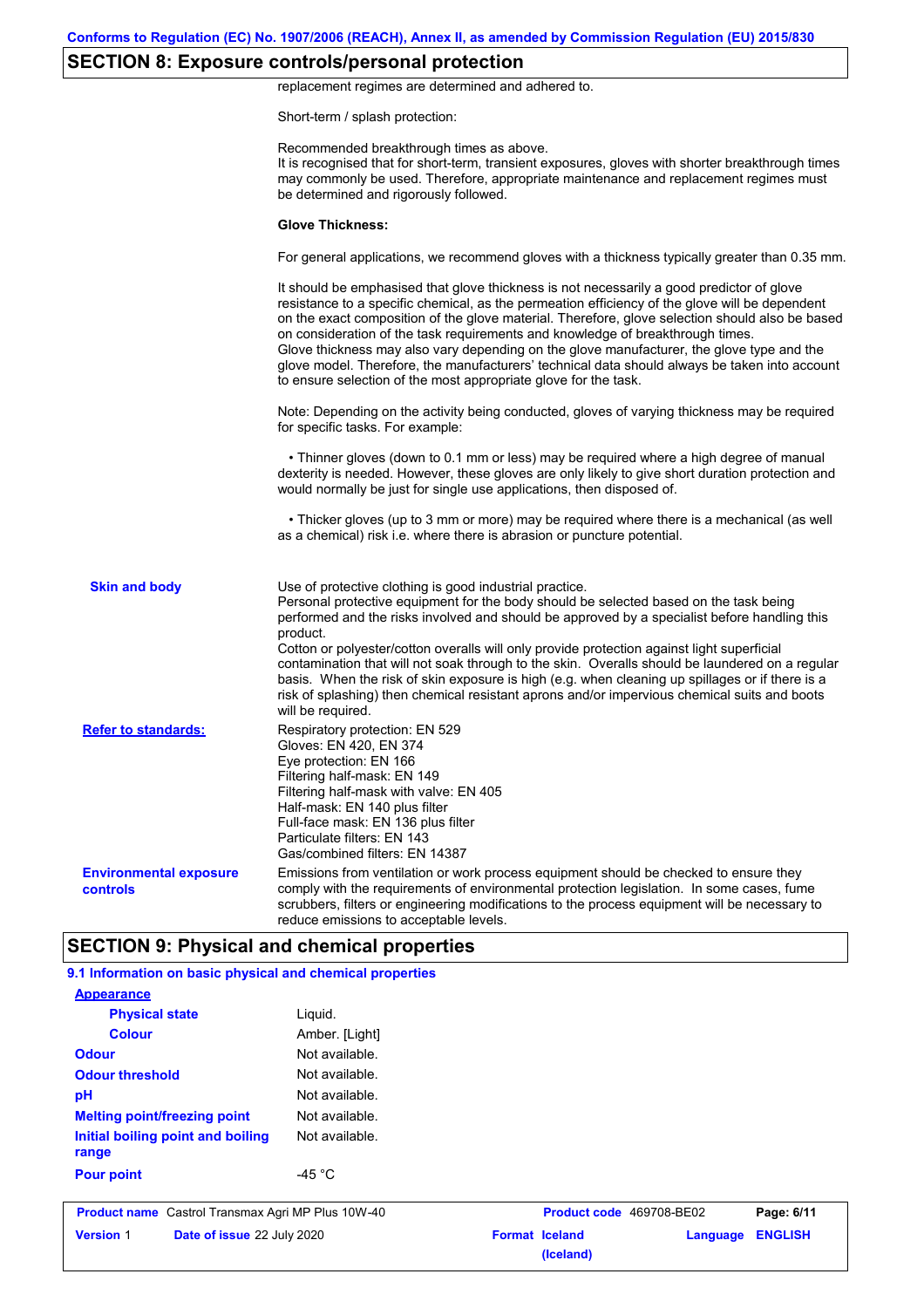# **SECTION 9: Physical and chemical properties**

| <b>Flash point</b>                                     | Open cup: >200°C (>392°F) [Cleveland.]                                                                                                 |
|--------------------------------------------------------|----------------------------------------------------------------------------------------------------------------------------------------|
| <b>Evaporation rate</b>                                | Not available.                                                                                                                         |
| <b>Flammability (solid, gas)</b>                       | Not available.                                                                                                                         |
| <b>Upper/lower flammability or</b><br>explosive limits | Not available.                                                                                                                         |
| <b>Vapour pressure</b>                                 | Not available.                                                                                                                         |
| <b>Vapour density</b>                                  | Not available.                                                                                                                         |
| <b>Relative density</b>                                | Not available.                                                                                                                         |
| <b>Density</b>                                         | $<$ 1000 kg/m <sup>3</sup> (<1 g/cm <sup>3</sup> ) at 15 <sup>°</sup> C                                                                |
| <b>Solubility(ies)</b>                                 | insoluble in water.                                                                                                                    |
| <b>Partition coefficient: n-octanol/</b><br>water      | Not available.                                                                                                                         |
| <b>Auto-ignition temperature</b>                       | Not available.                                                                                                                         |
| <b>Decomposition temperature</b>                       | Not available.                                                                                                                         |
| <b>Viscosity</b>                                       | Kinematic: 89 mm <sup>2</sup> /s (89 cSt) at $40^{\circ}$ C<br>Kinematic: 12.8 to 13.2 mm <sup>2</sup> /s (12.8 to 13.2 cSt) at 100 °C |
| <b>Explosive properties</b>                            | Not available.                                                                                                                         |
| <b>Oxidising properties</b>                            | Not available.                                                                                                                         |

### **9.2 Other information**

No additional information.

| <b>SECTION 10: Stability and reactivity</b>       |                                                                                                                                                                         |  |  |
|---------------------------------------------------|-------------------------------------------------------------------------------------------------------------------------------------------------------------------------|--|--|
| <b>10.1 Reactivity</b>                            | No specific test data available for this product. Refer to Conditions to avoid and Incompatible<br>materials for additional information.                                |  |  |
| <b>10.2 Chemical stability</b>                    | The product is stable.                                                                                                                                                  |  |  |
| <b>10.3 Possibility of</b><br>hazardous reactions | Under normal conditions of storage and use, hazardous reactions will not occur.<br>Under normal conditions of storage and use, hazardous polymerisation will not occur. |  |  |
| <b>10.4 Conditions to avoid</b>                   | Avoid all possible sources of ignition (spark or flame).                                                                                                                |  |  |
| 10.5 Incompatible materials                       | Reactive or incompatible with the following materials: oxidising materials.                                                                                             |  |  |
| <b>10.6 Hazardous</b><br>decomposition products   | Under normal conditions of storage and use, hazardous decomposition products should not be<br>produced.                                                                 |  |  |

# **SECTION 11: Toxicological information**

| 11.1 Information on toxicological effects<br><b>Acute toxicity estimates</b><br>Not available. |                                                                                                                             |                                    |          |                |
|------------------------------------------------------------------------------------------------|-----------------------------------------------------------------------------------------------------------------------------|------------------------------------|----------|----------------|
| <b>Information on likely</b><br>routes of exposure                                             | Routes of entry anticipated: Dermal, Inhalation.                                                                            |                                    |          |                |
| <b>Potential acute health effects</b>                                                          |                                                                                                                             |                                    |          |                |
| <b>Inhalation</b>                                                                              | Vapour inhalation under ambient conditions is not normally a problem due to low vapour<br>pressure.                         |                                    |          |                |
| <b>Ingestion</b>                                                                               | No known significant effects or critical hazards.                                                                           |                                    |          |                |
| <b>Skin contact</b>                                                                            | Defatting to the skin. May cause skin dryness and irritation.                                                               |                                    |          |                |
| <b>Eye contact</b>                                                                             | Not classified as an eye irritant. Based on data available for this or related materials.                                   |                                    |          |                |
|                                                                                                | <u>Symptoms related to the physical, chemical and toxicological characteristics</u>                                         |                                    |          |                |
| <b>Inhalation</b>                                                                              | May be harmful by inhalation if exposure to vapour, mists or fumes resulting from thermal<br>decomposition products occurs. |                                    |          |                |
| <b>Ingestion</b>                                                                               | No specific data.                                                                                                           |                                    |          |                |
| <b>Skin contact</b>                                                                            | Adverse symptoms may include the following:<br>irritation<br>dryness<br>cracking                                            |                                    |          |                |
| <b>Product name</b> Castrol Transmax Agri MP Plus 10W-40                                       |                                                                                                                             | Product code 469708-BE02           |          | Page: 7/11     |
| Date of issue 22 July 2020<br><b>Version 1</b>                                                 |                                                                                                                             | <b>Format Iceland</b><br>(Iceland) | Language | <b>ENGLISH</b> |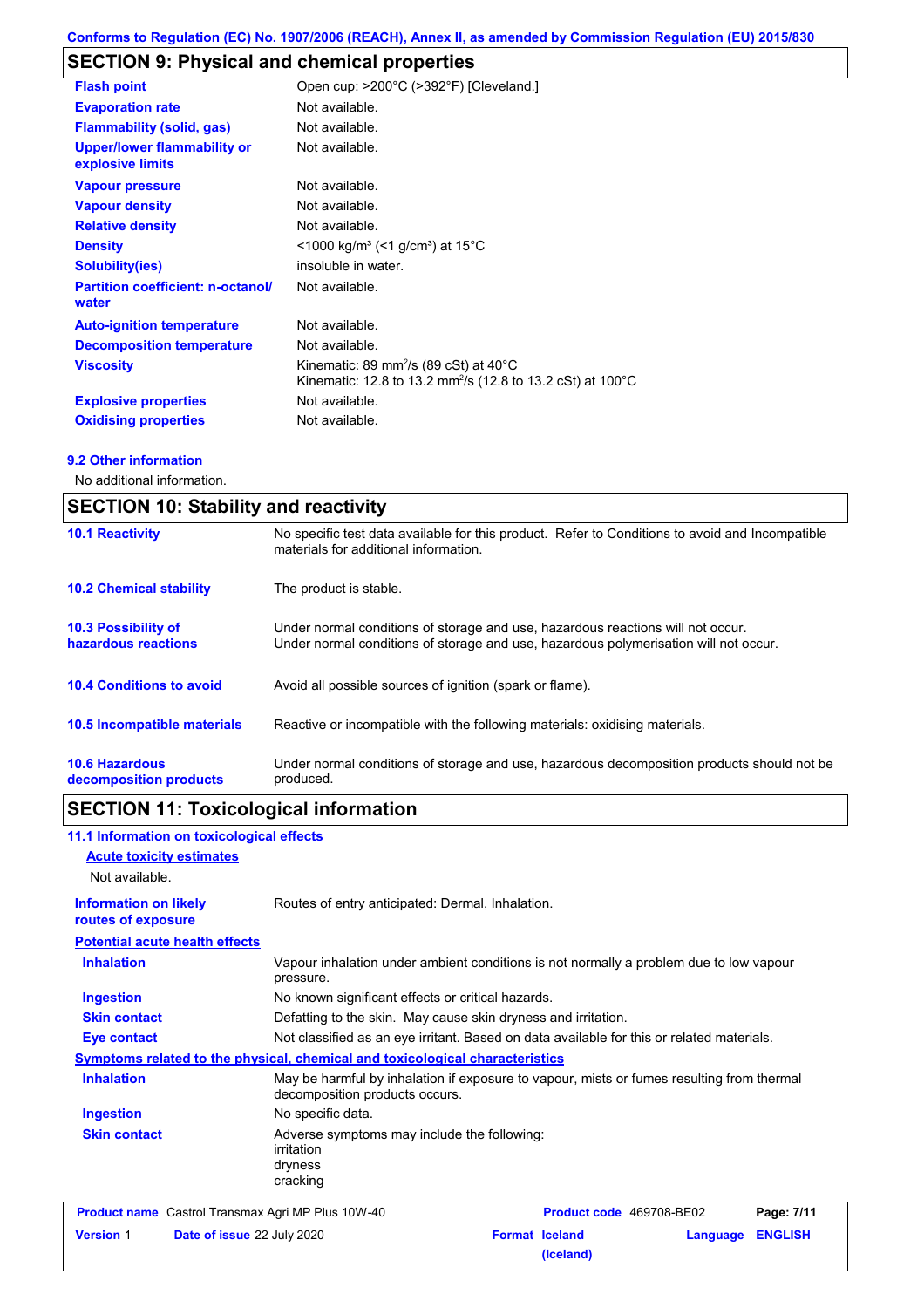## **SECTION 11: Toxicological information**

| Eye contact                             | No specific data.                                                                                                                                                                                                                                                                                                                                                                                        |
|-----------------------------------------|----------------------------------------------------------------------------------------------------------------------------------------------------------------------------------------------------------------------------------------------------------------------------------------------------------------------------------------------------------------------------------------------------------|
|                                         | Delayed and immediate effects as well as chronic effects from short and long-term exposure                                                                                                                                                                                                                                                                                                               |
| <b>Inhalation</b>                       | Overexposure to the inhalation of airborne droplets or aerosols may cause irritation of the<br>respiratory tract.                                                                                                                                                                                                                                                                                        |
| <b>Ingestion</b>                        | Ingestion of large quantities may cause nausea and diarrhoea.                                                                                                                                                                                                                                                                                                                                            |
| <b>Skin contact</b>                     | Prolonged or repeated contact can defat the skin and lead to irritation and/or dermatitis.                                                                                                                                                                                                                                                                                                               |
| Eye contact                             | Potential risk of transient stinging or redness if accidental eye contact occurs.                                                                                                                                                                                                                                                                                                                        |
| <b>Potential chronic health effects</b> |                                                                                                                                                                                                                                                                                                                                                                                                          |
| <b>General</b>                          | USED ENGINE OILS<br>Combustion products resulting from the operation of internal combustion engines contaminate<br>engine oils during use. Used engine oil may contain hazardous components which have the<br>potential to cause skin cancer. Frequent or prolonged contact with all types and makes of used<br>engine oil must therefore be avoided and a high standard of personal hygiene maintained. |
| <b>Carcinogenicity</b>                  | No known significant effects or critical hazards.                                                                                                                                                                                                                                                                                                                                                        |
| <b>Mutagenicity</b>                     | No known significant effects or critical hazards.                                                                                                                                                                                                                                                                                                                                                        |
| <b>Developmental effects</b>            | No known significant effects or critical hazards.                                                                                                                                                                                                                                                                                                                                                        |
| <b>Fertility effects</b>                | No known significant effects or critical hazards.                                                                                                                                                                                                                                                                                                                                                        |

# **SECTION 12: Ecological information**

#### **12.1 Toxicity**

**Environmental hazards** Not classified as dangerous

#### **12.2 Persistence and degradability**

Not expected to be rapidly degradable.

#### **12.3 Bioaccumulative potential**

This product is not expected to bioaccumulate through food chains in the environment.

| <b>12.4 Mobility in soil</b>                            |                                                                      |
|---------------------------------------------------------|----------------------------------------------------------------------|
| <b>Soil/water partition</b><br><b>coefficient (Koc)</b> | Not available.                                                       |
| <b>Mobility</b>                                         | Spillages may penetrate the soil causing ground water contamination. |

#### **12.5 Results of PBT and vPvB assessment**

Product does not meet the criteria for PBT or vPvB according to Regulation (EC) No. 1907/2006, Annex XIII.

#### **12.6 Other adverse effects**

**Other ecological information**

Spills may form a film on water surfaces causing physical damage to organisms. Oxygen transfer could also be impaired.

## **SECTION 13: Disposal considerations**

#### **13.1 Waste treatment methods**

**Methods of disposal**

**Product**

**Hazardous waste** Yes. Where possible, arrange for product to be recycled. Dispose of via an authorised person/ licensed waste disposal contractor in accordance with local regulations.

## **European waste catalogue (EWC)**

| Waste code | <b>Waste designation</b>                                        |
|------------|-----------------------------------------------------------------|
| 13 02 05*  | mineral-based non-chlorinated engine, gear and lubricating oils |

However, deviation from the intended use and/or the presence of any potential contaminants may require an alternative waste disposal code to be assigned by the end user.

#### **Packaging**

#### **Methods of disposal**

Where possible, arrange for product to be recycled. Dispose of via an authorised person/ licensed waste disposal contractor in accordance with local regulations.

| <b>Product name</b> Castrol Transmax Agri MP Plus 10W-40 |                                   | <b>Product code</b> 469708-BE02 |                       | Page: 8/11       |  |
|----------------------------------------------------------|-----------------------------------|---------------------------------|-----------------------|------------------|--|
| <b>Version 1</b>                                         | <b>Date of issue 22 July 2020</b> |                                 | <b>Format Iceland</b> | Language ENGLISH |  |
|                                                          |                                   |                                 | (Iceland)             |                  |  |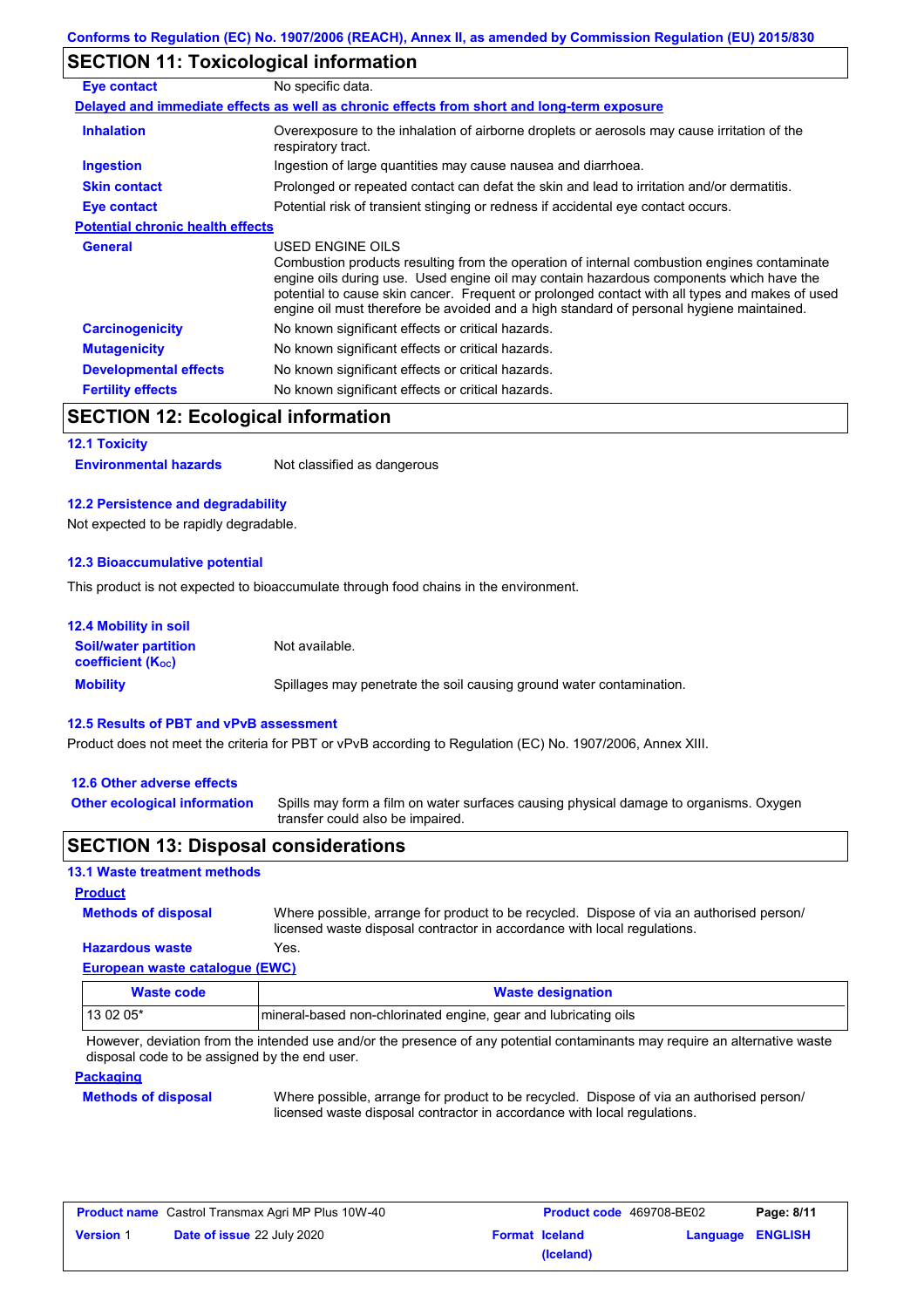## **SECTION 13: Disposal considerations**

**Special precautions** This material and its container must be disposed of in a safe way. Care should be taken when handling emptied containers that have not been cleaned or rinsed out. Empty containers or liners may retain some product residues. Empty containers represent a fire hazard as they may contain flammable product residues and vapour. Never weld, solder or braze empty containers. Avoid dispersal of spilt material and runoff and contact with soil, waterways, drains and sewers.

# **SECTION 14: Transport information**

|                                           | <b>ADR/RID</b> | <b>ADN</b>     | <b>IMDG</b>    | <b>IATA</b>    |  |  |
|-------------------------------------------|----------------|----------------|----------------|----------------|--|--|
| 14.1 UN number                            | Not regulated. | Not regulated. | Not regulated. | Not regulated. |  |  |
| 14.2 UN proper<br>shipping name           |                |                |                |                |  |  |
| <b>14.3 Transport</b><br>hazard class(es) |                |                |                |                |  |  |
| 14.4 Packing<br>group                     |                |                | ۰              |                |  |  |
| 14.5<br><b>Environmental</b><br>hazards   | No.            | No.            | No.            | No.            |  |  |
| <b>Additional</b><br>information          |                |                | -              |                |  |  |

**14.6 Special precautions for user** Not available.

**14.7 Transport in bulk according to Annex II of Marpol and the IBC Code** Not available.

## **SECTION 15: Regulatory information**

**15.1 Safety, health and environmental regulations/legislation specific for the substance or mixture**

**EU Regulation (EC) No. 1907/2006 (REACH)**

**Annex XIV - List of substances subject to authorisation**

#### **Annex XIV**

None of the components are listed.

**Substances of very high concern**

None of the components are listed.

# **Other regulations**

## **REACH Status** The company, as identified in Section 1, sells this product in the EU in compliance with the

| <b>Version 1</b>                            | Date of issue 22 July 2020                 |                                                          | <b>Format Iceland</b>    | Language | <b>ENGLISH</b> |
|---------------------------------------------|--------------------------------------------|----------------------------------------------------------|--------------------------|----------|----------------|
|                                             |                                            | <b>Product name</b> Castrol Transmax Agri MP Plus 10W-40 | Product code 469708-BE02 |          | Page: 9/11     |
| Not listed.                                 |                                            |                                                          |                          |          |                |
|                                             | Prior Informed Consent (PIC) (649/2012/EU) |                                                          |                          |          |                |
| Not listed.                                 |                                            |                                                          |                          |          |                |
|                                             | Ozone depleting substances (1005/2009/EU)  |                                                          |                          |          |                |
| <b>Substances Inventory</b><br>(TCSI)       |                                            |                                                          |                          |          |                |
| <b>Taiwan Chemical</b>                      |                                            | All components are listed or exempted.                   |                          |          |                |
| <b>Philippines inventory</b><br>(PICCS)     |                                            | All components are listed or exempted.                   |                          |          |                |
| <b>Korea inventory (KECI)</b>               |                                            | All components are listed or exempted.                   |                          |          |                |
| <b>Japan inventory (ENCS)</b>               |                                            | All components are listed or exempted.                   |                          |          |                |
|                                             | <b>China inventory (IECSC)</b>             | All components are listed or exempted.                   |                          |          |                |
| <b>Canada inventory</b>                     |                                            | All components are listed or exempted.                   |                          |          |                |
|                                             | <b>Australia inventory (AICS)</b>          | All components are listed or exempted.                   |                          |          |                |
| <b>United States inventory</b><br>(TSCA 8b) |                                            | All components are active or exempted.                   |                          |          |                |
|                                             |                                            | current requirements of REACH.                           |                          |          |                |

**(Iceland)**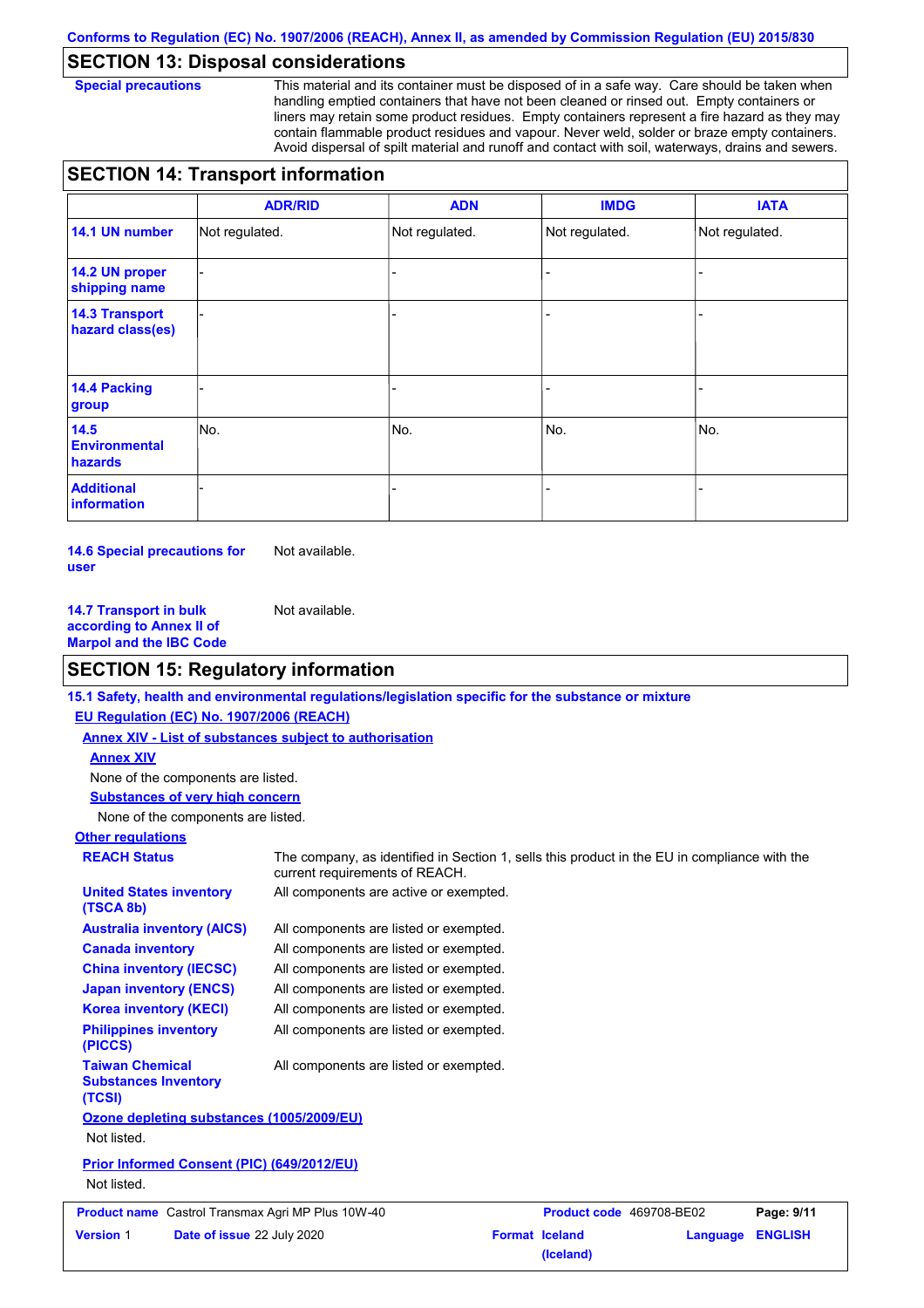# **SECTION 15: Regulatory information**

## **Seveso Directive**

This product is not controlled under the Seveso Directive.

## **National regulations**

**15.2 Chemical safety assessment**

A Chemical Safety Assessment has been carried out for one or more of the substances within this mixture. A Chemical Safety Assessment has not been carried out for the mixture itself.

# **SECTION 16: Other information**

| <b>Abbreviations and acronyms</b> | ADN = European Provisions concerning the International Carriage of Dangerous Goods by                       |
|-----------------------------------|-------------------------------------------------------------------------------------------------------------|
|                                   | Inland Waterway<br>ADR = The European Agreement concerning the International Carriage of Dangerous Goods by |
|                                   | Road                                                                                                        |
|                                   | $ATE = Acute Toxicity Estimate$                                                                             |
|                                   | BCF = Bioconcentration Factor                                                                               |
|                                   | CAS = Chemical Abstracts Service                                                                            |
|                                   | CLP = Classification, Labelling and Packaging Regulation [Regulation (EC) No. 1272/2008]                    |
|                                   | CSA = Chemical Safety Assessment                                                                            |
|                                   | CSR = Chemical Safety Report                                                                                |
|                                   | DMEL = Derived Minimal Effect Level                                                                         |
|                                   | DNEL = Derived No Effect Level                                                                              |
|                                   | EINECS = European Inventory of Existing Commercial chemical Substances                                      |
|                                   | ES = Exposure Scenario                                                                                      |
|                                   | EUH statement = CLP-specific Hazard statement                                                               |
|                                   | EWC = European Waste Catalogue                                                                              |
|                                   | GHS = Globally Harmonized System of Classification and Labelling of Chemicals                               |
|                                   | IATA = International Air Transport Association<br>IBC = Intermediate Bulk Container                         |
|                                   | <b>IMDG = International Maritime Dangerous Goods</b>                                                        |
|                                   | LogPow = logarithm of the octanol/water partition coefficient                                               |
|                                   | MARPOL = International Convention for the Prevention of Pollution From Ships, 1973 as                       |
|                                   | modified by the Protocol of 1978. ("Marpol" = marine pollution)                                             |
|                                   | OECD = Organisation for Economic Co-operation and Development                                               |
|                                   | PBT = Persistent, Bioaccumulative and Toxic                                                                 |
|                                   | <b>PNEC = Predicted No Effect Concentration</b>                                                             |
|                                   | REACH = Registration, Evaluation, Authorisation and Restriction of Chemicals Regulation                     |
|                                   | [Regulation (EC) No. 1907/2006]                                                                             |
|                                   | RID = The Regulations concerning the International Carriage of Dangerous Goods by Rail                      |
|                                   | RRN = REACH Registration Number                                                                             |
|                                   | SADT = Self-Accelerating Decomposition Temperature                                                          |
|                                   | SVHC = Substances of Very High Concern                                                                      |
|                                   | STOT-RE = Specific Target Organ Toxicity - Repeated Exposure                                                |
|                                   | STOT-SE = Specific Target Organ Toxicity - Single Exposure                                                  |
|                                   | TWA = Time weighted average<br>$UN = United Nations$                                                        |
|                                   | UVCB = Complex hydrocarbon substance                                                                        |
|                                   | VOC = Volatile Organic Compound                                                                             |
|                                   | vPvB = Very Persistent and Very Bioaccumulative                                                             |
|                                   | Varies = may contain one or more of the following 64741-88-4 / RRN 01-2119488706-23,                        |
|                                   | 64741-89-5 / RRN 01-2119487067-30, 64741-95-3 / RRN 01-2119487081-40, 64741-96-4/ RRN                       |
|                                   | 01-2119483621-38, 64742-01-4 / RRN 01-2119488707-21, 64742-44-5 / RRN                                       |
|                                   | 01-2119985177-24, 64742-45-6, 64742-52-5 / RRN 01-2119467170-45, 64742-53-6 / RRN                           |
|                                   | 01-2119480375-34, 64742-54-7 / RRN 01-2119484627-25, 64742-55-8 / RRN                                       |
|                                   | 01-2119487077-29, 64742-56-9 / RRN 01-2119480132-48, 64742-57-0 / RRN                                       |
|                                   | 01-2119489287-22, 64742-58-1, 64742-62-7 / RRN 01-2119480472-38, 64742-63-8,                                |
|                                   | 64742-65-0 / RRN 01-2119471299-27, 64742-70-7 / RRN 01-2119487080-42, 72623-85-9 /                          |
|                                   | RRN 01-2119555262-43, 72623-86-0 / RRN 01-2119474878-16, 72623-87-1 / RRN                                   |
|                                   | 01-2119474889-13                                                                                            |

### **Procedure used to derive the classification according to Regulation (EC) No. 1272/2008 [CLP/GHS]**

| <b>Classification</b>                                                                                                                              |  | <b>Justification</b>  |                                                                                                                                                                                      |                |             |  |
|----------------------------------------------------------------------------------------------------------------------------------------------------|--|-----------------------|--------------------------------------------------------------------------------------------------------------------------------------------------------------------------------------|----------------|-------------|--|
| Not classified.                                                                                                                                    |  |                       |                                                                                                                                                                                      |                |             |  |
| <b>Full text of abbreviated H</b><br>H <sub>304</sub><br>H315<br><b>statements</b><br>H318<br>H411                                                 |  |                       | May be fatal if swallowed and enters airways.<br>Causes skin irritation.<br>Causes serious eye damage.<br>Toxic to aquatic life with long lasting effects.                           |                |             |  |
| <b>Full text of classifications</b><br>Aquatic Chronic 2, H411<br>Asp. Tox. 1, H304<br><b>[CLP/GHS]</b><br>Eye Dam. 1, H318<br>Skin Irrit. 2, H315 |  |                       | LONG-TERM (CHRONIC) AQUATIC HAZARD - Category 2<br><b>ASPIRATION HAZARD - Category 1</b><br>SERIOUS EYE DAMAGE/EYE IRRITATION - Category 1<br>SKIN CORROSION/IRRITATION - Category 2 |                |             |  |
| <b>Product name</b> Castrol Transmax Agri MP Plus 10W-40                                                                                           |  |                       | Product code 469708-BE02                                                                                                                                                             |                | Page: 10/11 |  |
| <b>Version 1</b><br>Date of issue 22 July 2020                                                                                                     |  | <b>Format Iceland</b> | Language                                                                                                                                                                             | <b>ENGLISH</b> |             |  |

**(Iceland)**